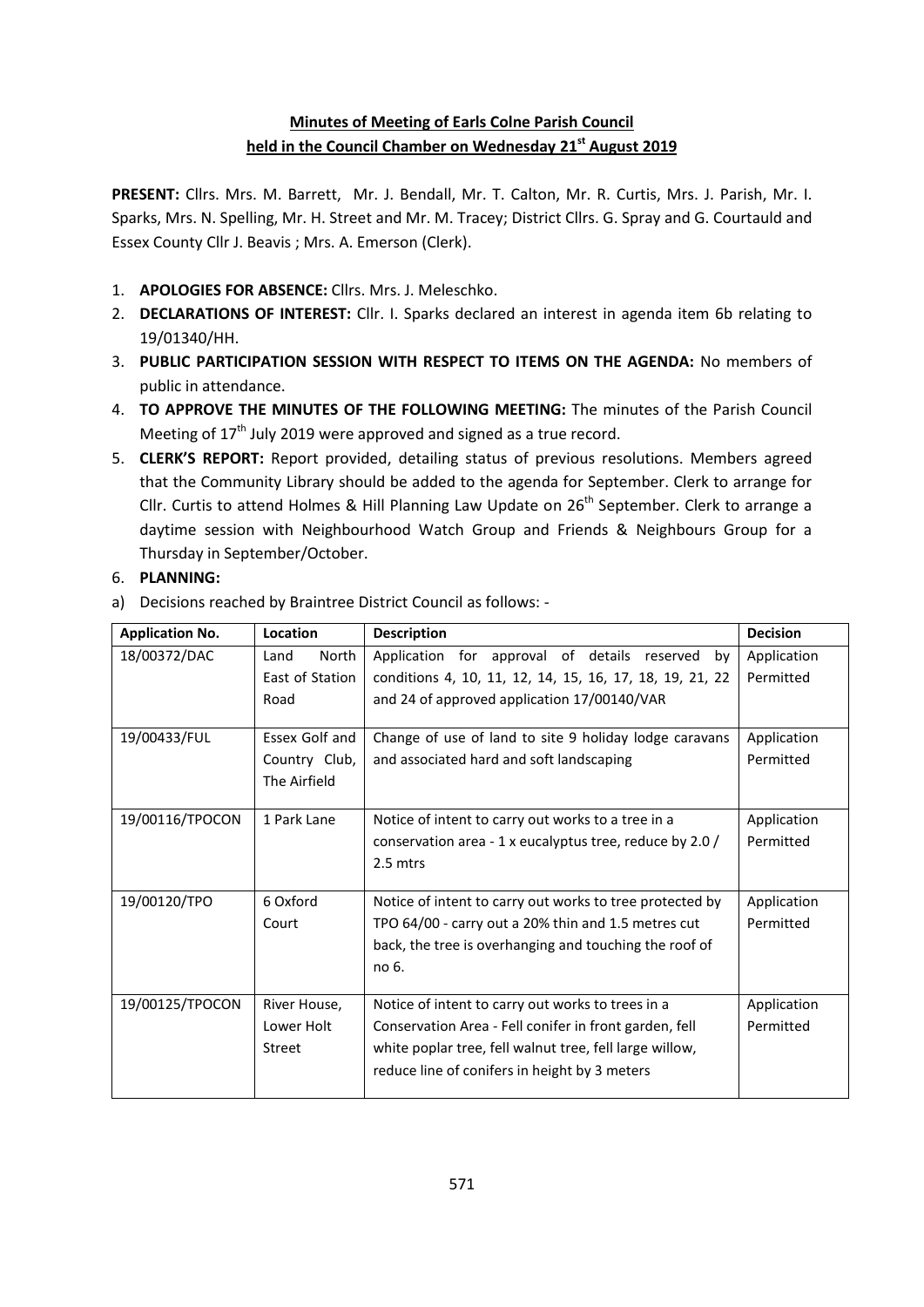| <b>Application No.</b> | Location      | <b>Description</b>                                         | <b>Decision</b> |
|------------------------|---------------|------------------------------------------------------------|-----------------|
| 19/00160/TPO           | 20 Kemsley    | Notice of intent to carry out works to trees protected by  | Part Granted,   |
|                        | Road          | TPO 41/00 - Reduce 1 oak and 1 field maple by approx       | part refused    |
|                        |               | 1.5 m back to old points and crown thin by 30%             |                 |
| 19/00142/TPOCON        | 4 Brickwall   | Notice of intent to carry out works to a tree in a         | Application     |
|                        | Court,        | conservation area - fell one contorted willow              | Permitted       |
|                        | Foundry Lane  |                                                            |                 |
|                        |               |                                                            |                 |
| 19/01105/HH            | Colne Green   | Erection of a detached cartlodge                           | Application     |
|                        | Farm,         |                                                            | Permitted       |
|                        | Halstead Road |                                                            |                 |
|                        |               |                                                            |                 |
| 19/01089/HHPA          | 13 Lowefields | Erection of a single storey rear extension. Extension will | Planning        |
|                        |               | extend beyond rear wall of the original house by 3.5m,     | Permission      |
|                        |               | with a maximum height of 3.3m and 2.8m to the eaves        | Required        |
|                        |               | of the extension                                           |                 |
|                        |               |                                                            |                 |

- b) Current Applications were reviewed by the Parish Council as follows: -
- Tree related applications Richard Curtis

| <b>Application No.</b> | Location            | <b>Description</b>                                             | Parish<br>Council |
|------------------------|---------------------|----------------------------------------------------------------|-------------------|
|                        |                     |                                                                | <b>Decision</b>   |
| 19/00186/TPOCON        | Ashwells, Park      | Notice of intent to carry out works to tree in a Conservation  | No objection      |
|                        | Lane                | Area - Reduce unbalanced side of Holm Oak by 4 metres          |                   |
| 19/00185/TPOCON        | River House,        | Notice of intent to carry out works to tree in a Conservation  | No objection      |
|                        | Lower Holt          | Area - Fell tree see photos and plan for more information      |                   |
|                        | Street              |                                                                |                   |
| 19/00184/TPOCON        | The Old Red         | Notice of intent to carry out works to trees in a Conservation | No objection      |
|                        | House, 52 Park      | Area - Fell Lime by house, manage small copse at bottom of     |                   |
|                        | Lane                | garden fell Holly's and Laurels and Fell Yew tree              |                   |
| 19/01224/DAC           | Land West of        | Application for approval of details reserved by condition no.  | Objection based   |
|                        | <b>Station Road</b> | 11 of approved application 18/00121/OUT                        | on concerns re    |
|                        |                     |                                                                | changes to plan   |
|                        |                     |                                                                | - Clerk to set up |
|                        |                     |                                                                | meeting<br>with   |
|                        |                     |                                                                | planning officer  |
|                        |                     |                                                                | discuss<br>to     |
|                        |                     |                                                                | further           |

# Other applications – Jackie Parish

| <b>Application No.</b> | <b>Location</b> | <b>Description</b>                                        | Parish<br>Council |
|------------------------|-----------------|-----------------------------------------------------------|-------------------|
|                        |                 |                                                           | <b>Decision</b>   |
| CC/BTE/55/19/PRE       | Earls Colne     | Pre application advice for construction of permanent 2no. | No objection      |
|                        | Primary School, | classbase building                                        |                   |
|                        | Park Lane       |                                                           |                   |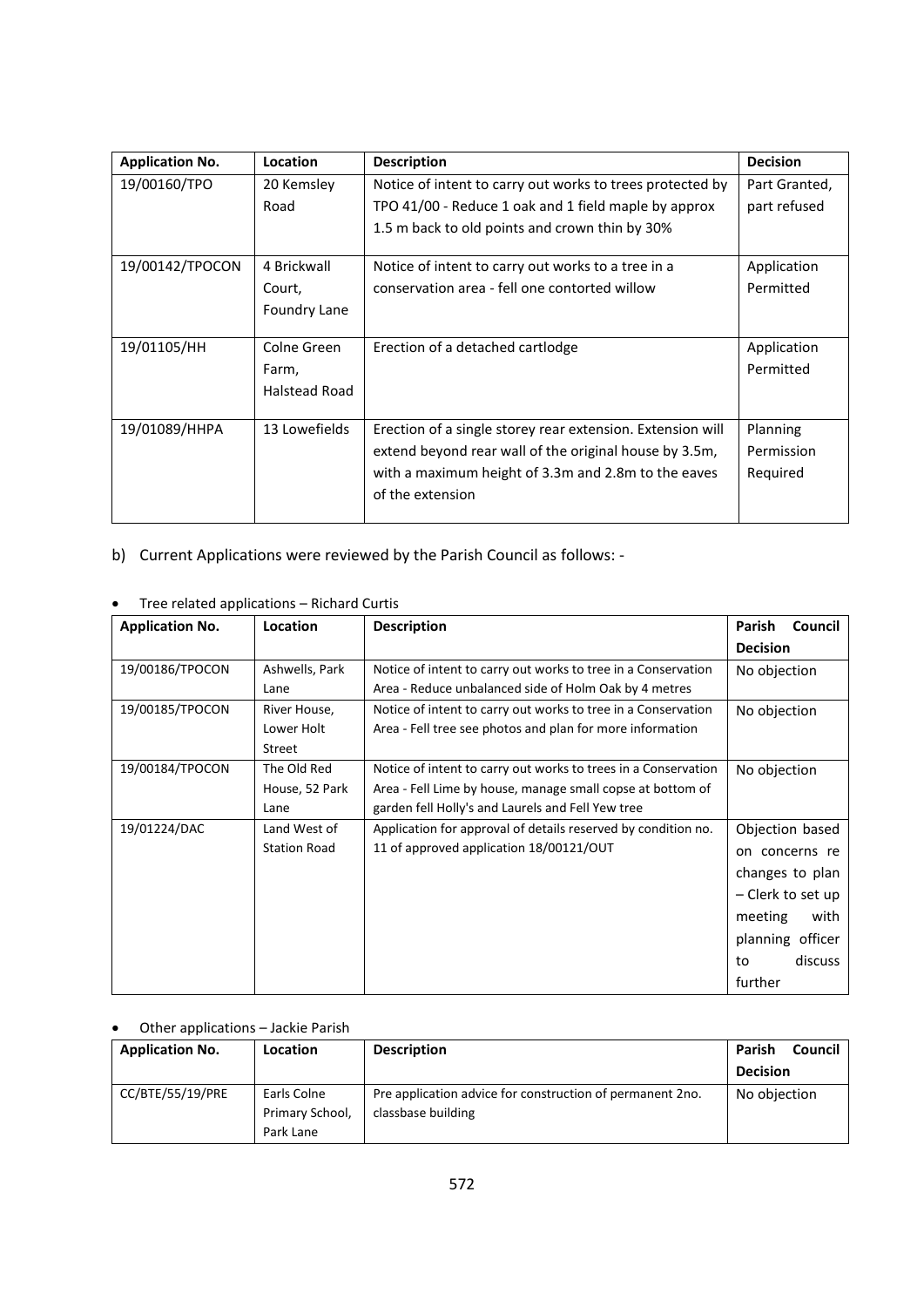| <b>Application No.</b> | Location            | <b>Description</b>                                             | Council<br>Parish |
|------------------------|---------------------|----------------------------------------------------------------|-------------------|
|                        |                     |                                                                | <b>Decision</b>   |
| 19/01340/HH            | 11 Kemsley          | Erection of a two-storey side extension                        | No objection      |
|                        | Road                |                                                                |                   |
| 19/01263/HH            | The Old Red         | Internal alterations, demolition of single storey side         | No objection      |
|                        | House, 52 Park      | extension, Replacement of conservatory with an orangery,       |                   |
|                        | Lane                | new roof including loft conversion.                            |                   |
| 19/01351/NMA           | Land West of        | Application for a non-material amendment following grant       | No objection      |
|                        | <b>Station Road</b> | of planning permission 18/00121/OUT - to remove the            |                   |
|                        |                     | requirement for all hardstanding to be permeable               |                   |
| 19/01229/DAC           | Land West of        | Application for approval of details reserved by condition 14   | Information       |
|                        | <b>Station Road</b> | of approval 18/00121/OUT                                       | Only              |
| 19/01228/DAC           | Land West of        | Application for approval of details reserved by condition 13   | Information       |
|                        | <b>Station Road</b> | of approval 18/00121/OUT                                       | Only              |
| 19/01227/DAC           | Land West of        | Application for approval of details reserved by condition 21   | Information       |
|                        | <b>Station Road</b> | of approval 18/00121/OUT                                       | Only              |
| 19/01226/DAC           | Land West of        | Application for approval of details reserved by condition no.  | Information       |
|                        | <b>Station Road</b> | 20 of approved application 18/00121/OUT                        | Only              |
| 19/01225/DAC           | Land West of        | Application for approval of details reserved by condition no.  | Information       |
|                        | <b>Station Road</b> | 19 of approved application 18/00121/OUT                        | Only              |
| 19/01223/DAC           | Land West of        | Application for approval of details reserved by condition nos. | Information       |
|                        | <b>Station Road</b> | 7, 8 and 9 of approved application 18/00121/OUT                | Only              |
| 19/01244/DAC           | Land North East     | Application for approval of details reserved by condition nos. | Information       |
|                        | of Station Road     | 7, 12, 13 and 14 of approved application 18/00371/REM          | Only              |
| 19/00802/REM           | Land West of        | Re-consultation on application for approval of reserved        | Information       |
|                        | <b>Station Road</b> | matters following outline approval 18/00121/OUT                | Only              |

- 7. **REVIEW FREEDOM OF INFORMATION & DATA PROTECTION POLICIES:** Members agreed minor amendments to grammar and approved six policies: Freedom of Information Policy, Publication Scheme, Data Protection Policy, General Privacy Notice (General Public), Privacy Notice – Staff & Councillors, & Data Retention Policy.
- 8. **UPDATE ON NEIGHBOURHOOD PLAN:** Cllr. T. Calton provided an update on questionnaire related activities and noted that the funding application had been approved.

### 9. **ESSEX COUNTY COUNCIL MATTERS:**

- a) Proposed 40mph speed restriction extension Station Road
	- Members reviewed the proposal from ECC and the comments from those councillors responsible for Highways. Members agreed to the ECC proposal but suggested that the speed restriction be extended to Colne Engaine and modified to 30mph.
- b) Resident request for speed bumps on Monks Road Members reviewed the resident request for speed bumps but agreed that this would not be progressed.
- **10. BRAINTREE DISTRICT COUNCIL MATTERS:** Members raised questions to Cllr. Spray in relation to the report on Section 1 of the Draft Local Plan.